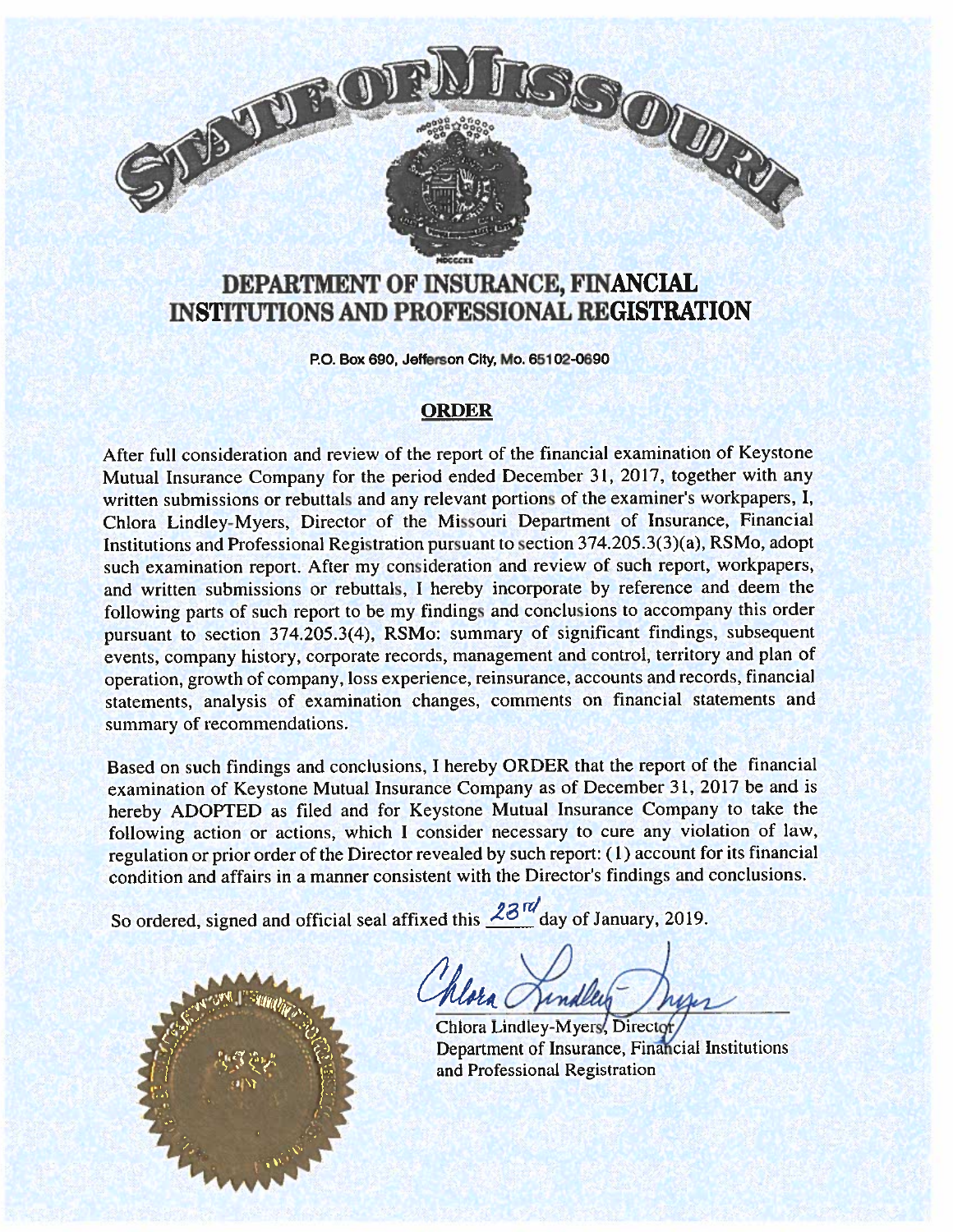# REPORT OF FINANCIAL EXAMINATION

# Keystone Mutual Insurance Company

As of:

DECEMBER31, 2017



## STATE OF MISSOURI

DEPARTMENT OF INSURANCE, FINANCIAL INSTITUTIONS AND PROFESSIONAL REGISTRATION

JEFFERSON CITY, MISSOURI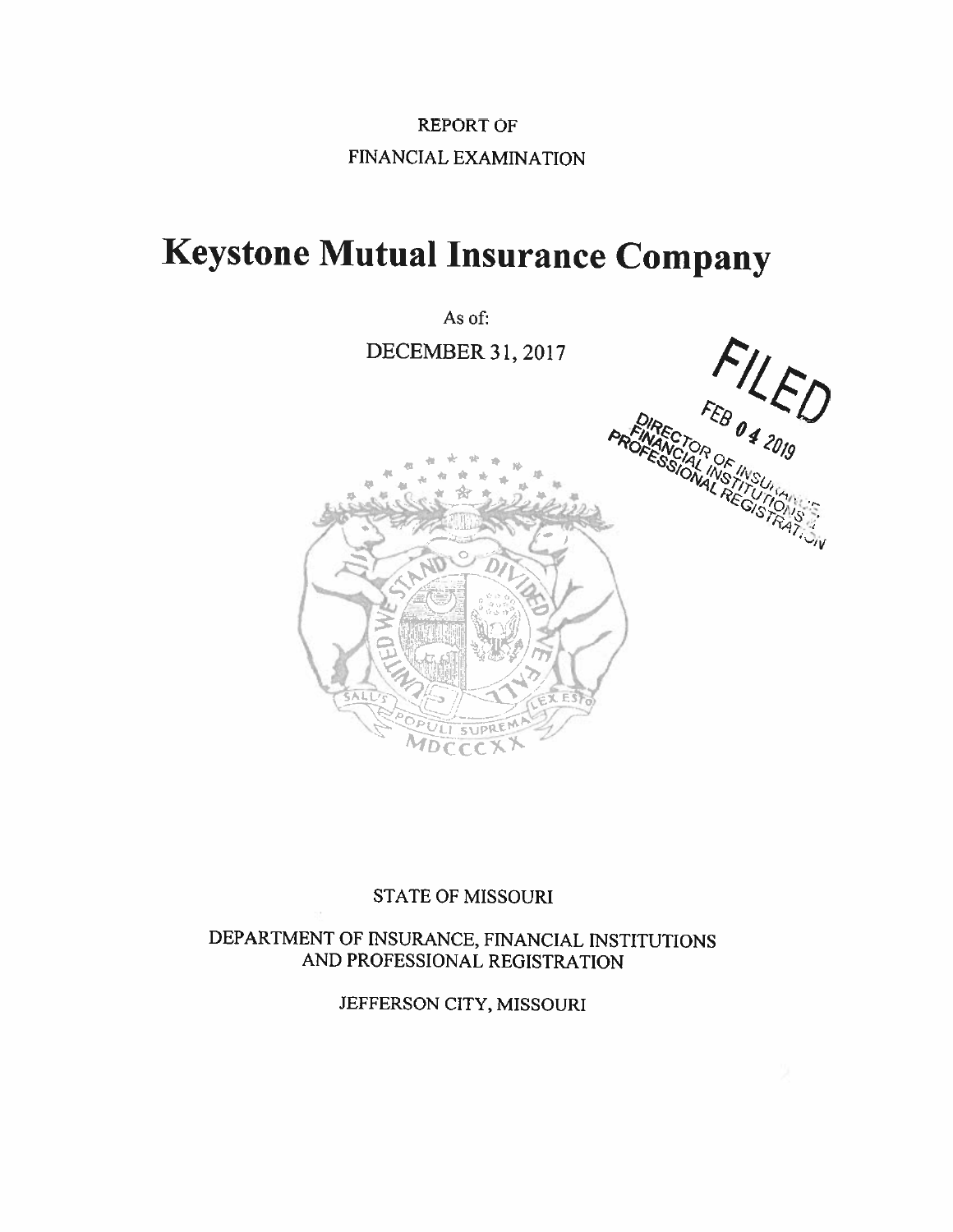# TABLE OF CONTENTS

| General  |  |
|----------|--|
|          |  |
|          |  |
|          |  |
|          |  |
|          |  |
|          |  |
|          |  |
|          |  |
|          |  |
|          |  |
|          |  |
|          |  |
|          |  |
|          |  |
|          |  |
|          |  |
|          |  |
|          |  |
|          |  |
|          |  |
|          |  |
| General. |  |
|          |  |
|          |  |
|          |  |
| Assets.  |  |
|          |  |
|          |  |
|          |  |
|          |  |
|          |  |
|          |  |
|          |  |
|          |  |
|          |  |
|          |  |

松前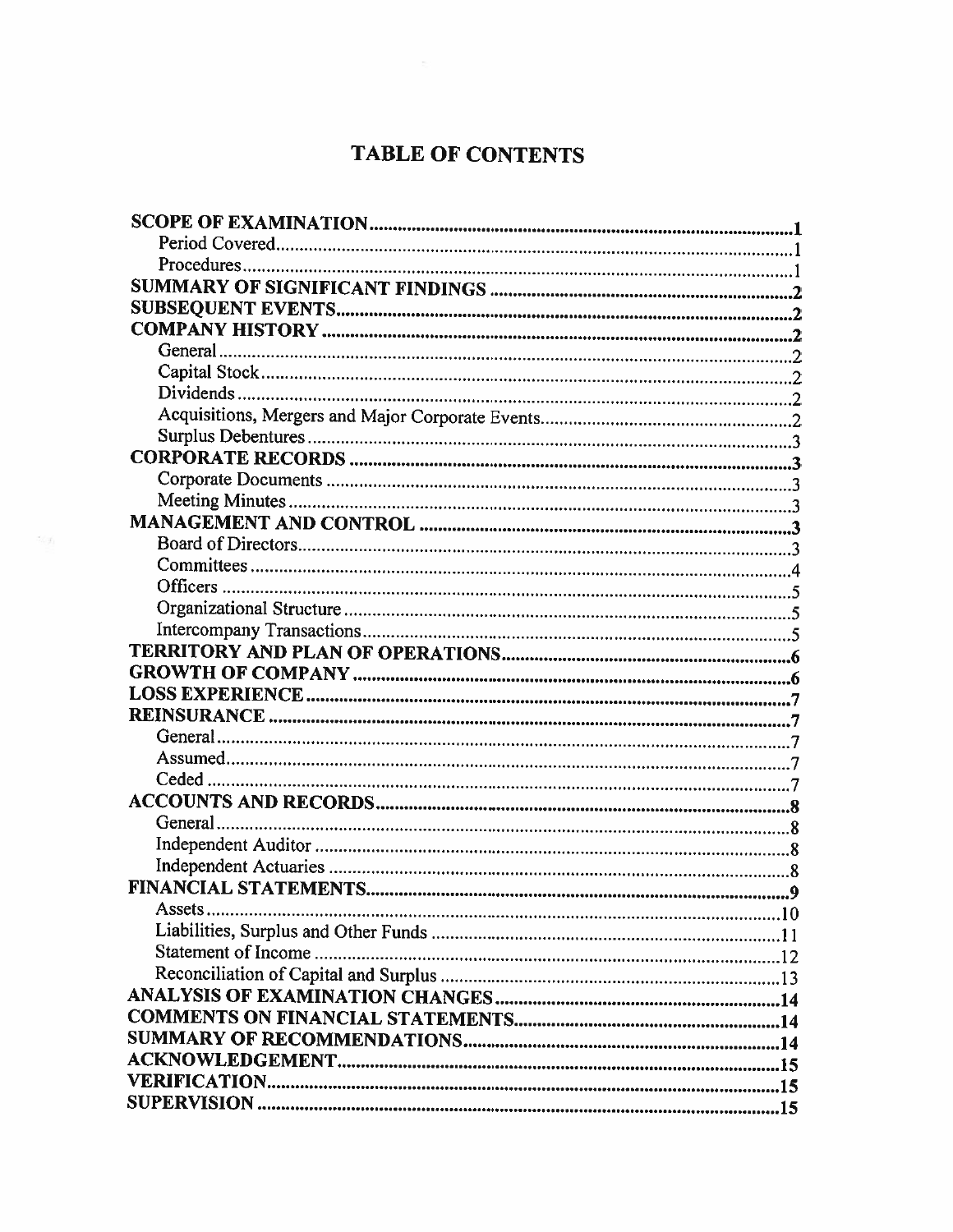December 19, 2018 St. Louis, MO

Honorable Chlora Lindley-Myers, Director Missouri Department of Insurance, Financial Institutions and Professional Registration 301 West High Street, Room 530 Jefferson City, MO 65101

Director Lindley-Myers:

In accordance with your financial examination warrant, <sup>a</sup> comprehensive financial examination has been made of the records, affairs and financial condition of

### Keystone Mutual Insurance Company

hereinafter referred to as "Keystone," or the "Company." The Company's home office is located at <sup>366</sup> West Fourth Street, St. Louis, Missouri 63025; telephone number (636)549-3744. Examination fieldwork began on August, 20, 2018, and concluded on the above date.

### SCOPE OF EXAMINATION

### Period Covered

We have performed a single-state examination of Keystone Mutual Insurance Company. The last examination was completed as of December 31, 2013. This examination covers the period of January 1, 2014, through December 31, 2017. This examination also included material transactions or events occurring subsequent to December 31, 2017.

### Procedures

This fill-scope examination was conducted using guidelines set forth in the Financial Condition Examiners Handbook (Handbook) of the National Association of Insurance Commissioners (NAIC). except where practices, procedures and applicable regulations of the Department of Insurance, Financial Institutions and Professional Registration (Department or DIFP) or statutes of the state of Missouri prevailed. The Handbook requires that we <sup>p</sup>lan and perform the examination to evaluate the financial condition, assess corporate governance, identify current and prospective risks of the Company and evaluate system controls and procedures used to mitigate those risks. An examination also includes identifying and evaluating significant risks that could cause an insurer's surplus to be materially misstated both currently and prospectively.

All accounts and activities of the Company were considered in accordance with the risk-focused examination process. This includes assessing significant estimates made by management and evaluating management's compliance with Statutory Accounting Principles. The examination does not attest to the fair presentation of the financial statements included herein. If, during the course of the examination an adjustment is identified, the impact of such adjustment is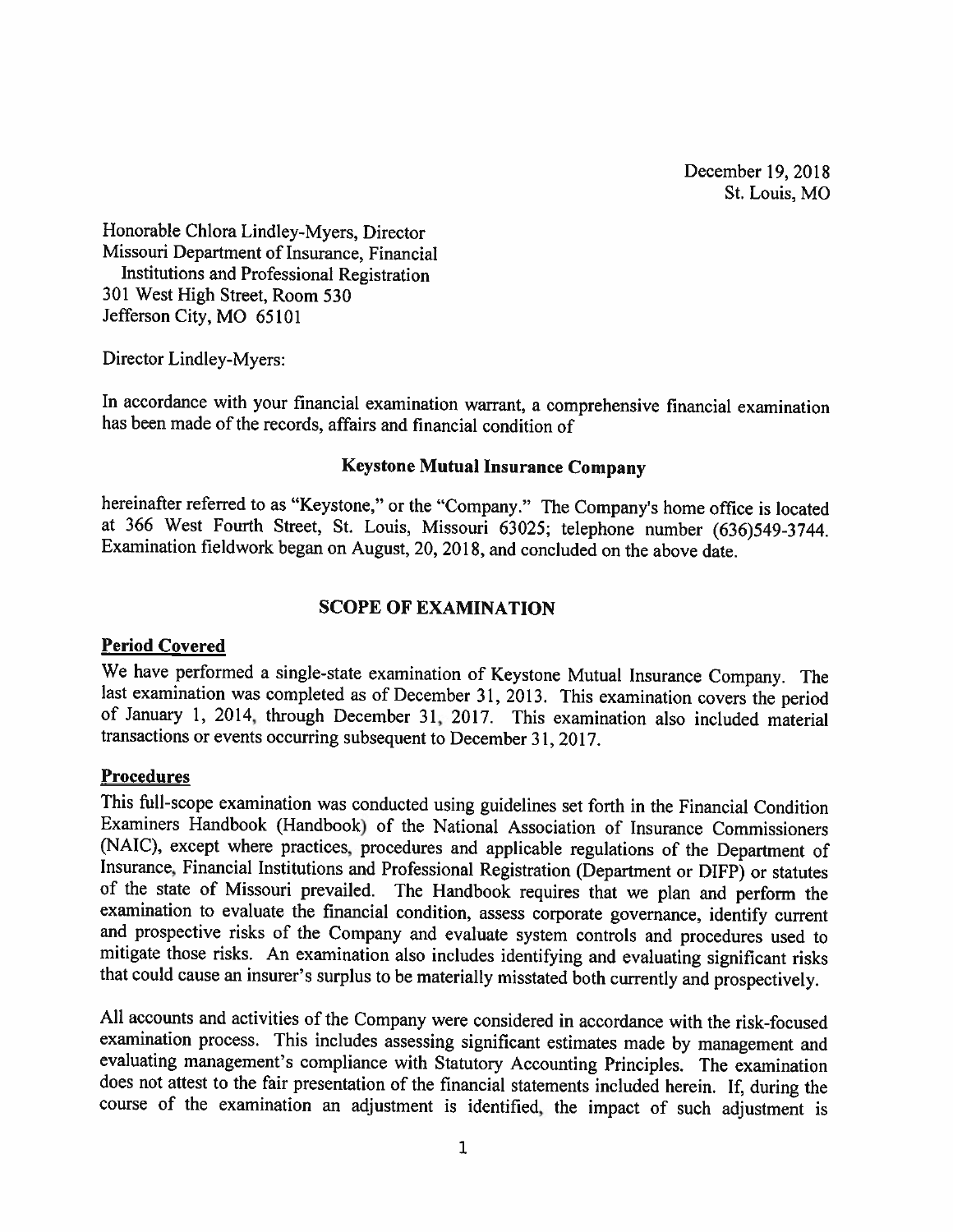documented separately following the Company's financial statements. The following key activities were identified: Claims and Reserving, Expenses, Investments and Treasury, Premiums and Underwriting, Reinsurance, Capital an

### SUMMARY OF SIGNIFICANT FINDINGS

There were no material adverse findings, significant non-compliance issues or material changes to the balance sheet or income statement identified during the examination.

### SUBSEQUENT EVENTS

In January 2018. <sup>a</sup> judgment was decided against the Company in the normal course of business related to a 2013 lawsuit. Keystone is appealing this decision and management's position is that no probable liability has been incurred due to the numerous bases for reversal on appeal. Management is confident the judgment in the amount of \$870,000 will be reversed or the damages will be recovered against <sup>a</sup> third-party and therefore, this judgment will not have <sup>a</sup> material impact on Keystone's financial condition.

### COMPANY HISTORY

### **General**

Keystone Mutual Insurance Company was incorporated under the laws of the state of Missouri on December 31, <sup>2007</sup> pursuant to Chapter 383. RSMo (Malpractice Insurance) as an assessable medical malpractice company with authority to write medical malpractice insurance in Missouri only. The Company is not subject to Chapter 382, RSMo (Insurance Holding Companies).

### Capital Stock

The Company is <sup>a</sup> mutual insurance company and has no capital stock.

### **Dividends**

The Company has not paid any dividends to its members since its inception.

### Acquisitions, Mergers and Major Corporate Events

There have been no mergers or acquisitions involving the Company.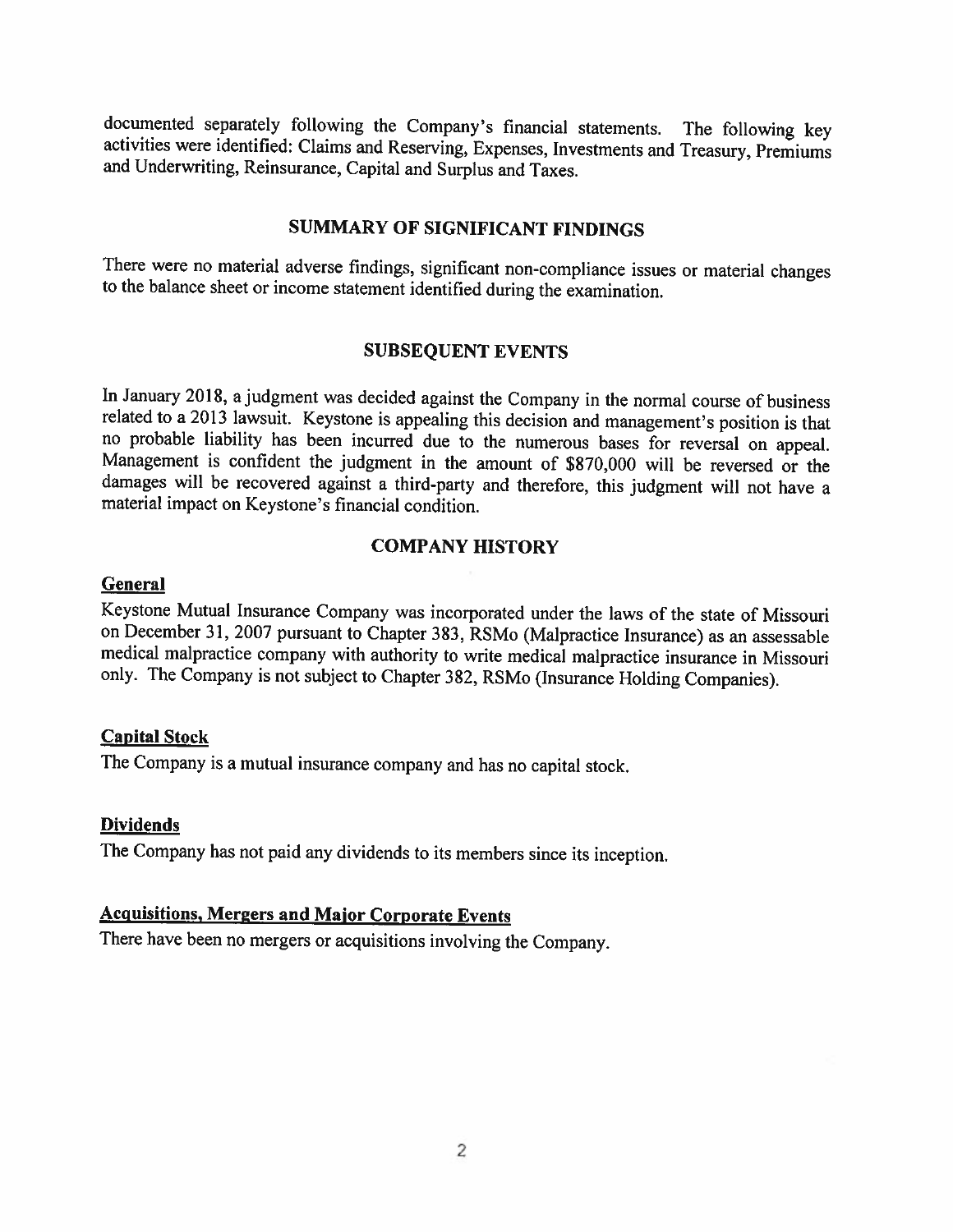### Surplus Debentures

| Date Issued | <b>Interest Rate</b> |    | Carrying Value |    | <b>Accrued Interest</b> |    | Total     |
|-------------|----------------------|----|----------------|----|-------------------------|----|-----------|
| 9/30/2009   | 7%                   | \$ | 220,000        | \$ | 127,306                 | \$ | 347,306   |
| 11/30/2009  | 7%                   |    | 50,000         |    | 28,341                  |    | 78,341    |
| 12/31/2009  | 7%                   |    | 10,000         |    | 5,610                   |    | 15,610    |
| 12/31/2010  | 7%                   |    | 80,000         |    | 39,277                  |    | 119,277   |
| 12/31/2010  | 7%                   |    | 90,000         |    | 44,187                  |    | 134,187   |
| 11/30/2011  | 7%                   |    | 110,000        |    | 46,829                  |    | 156,829   |
| 12/30/2011  | 7%                   |    | 100,000        |    | 42,000                  |    | 142,000   |
| 12/30/2011  | 7%                   |    | 40,000         |    | 16,800                  |    | 56,800    |
|             |                      | S  | 700,000        | \$ | 350,350                 | S  | 1,050,350 |

The Company has issued the following Surplus Notes:

All of the Surplus Notes were issued to Keystone Mutual Holding Company, with the exception of the \$100,000 note issued on December 30, 2011. This note was issued to the Company's CEO, and is administered by Sunwest Trust Inc.

### CORPORATE RECORDS

### Corporate Documents

The Articles of Association and the Bylaws were reviewed. There were no amendments to either document during the examination period.

### **Meeting Minutes**

Minutes of the meetings of the Board of Directors and committees were reviewed for the period under examination. The minutes documented evidence of the overall guidance provided by the Board of Directors.

### MANAGEMENT AND CONTROL

### Board of Directors

As of December 31, 2017, the following ten members comprised the Board of Directors:

| <b>Principal Occupation</b>                                                         |
|-------------------------------------------------------------------------------------|
| Chairman and CEO<br>Keystone Mutual Insurance Company                               |
| Principal<br>Lakin Consulting, LLC                                                  |
| Obstetrician and Gynecologist, Retired<br>Obstetrical Associates of St. Louis, Inc. |
|                                                                                     |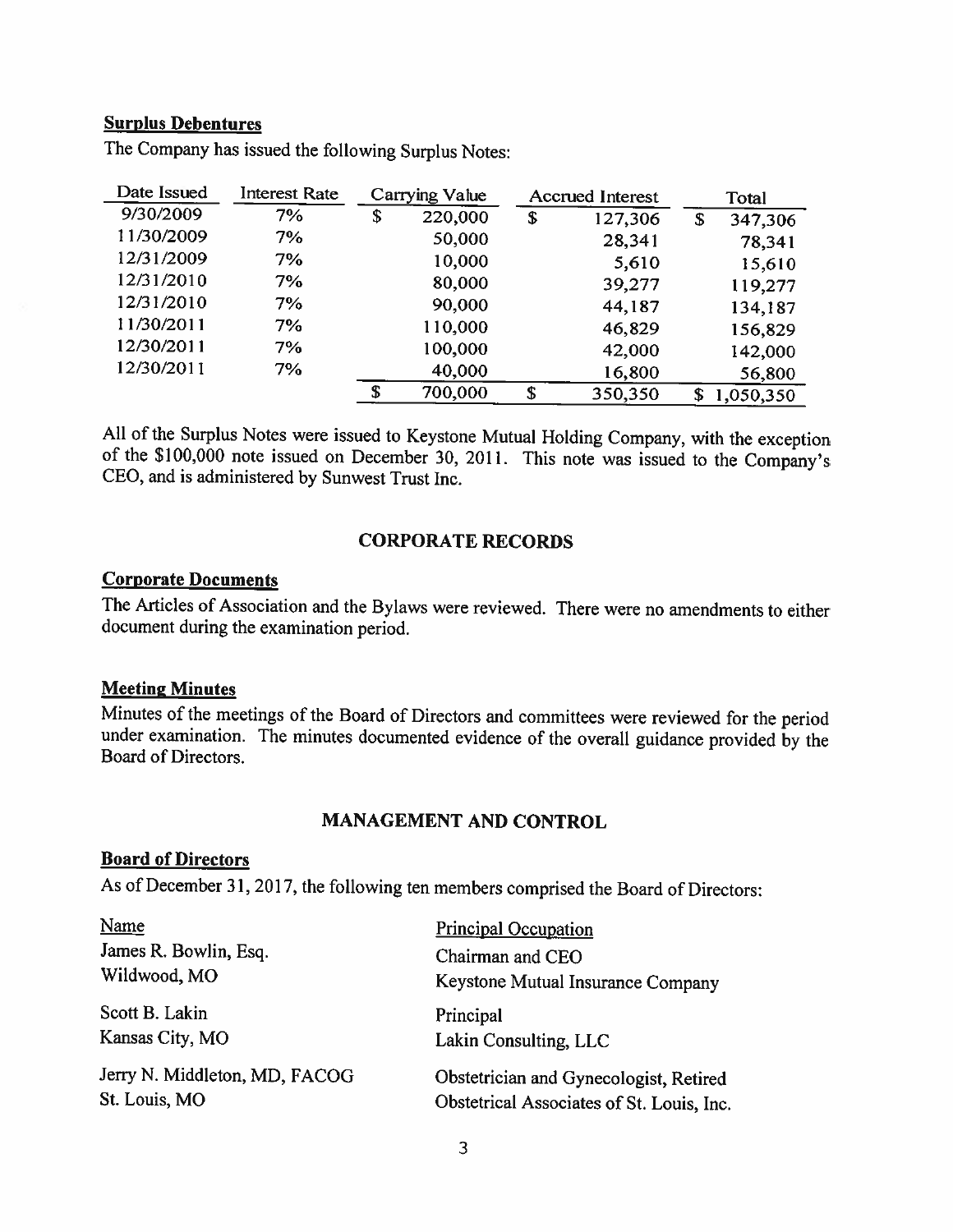Craig S. McPartlin CFO and Treasurer

Jerry D. Kennett, MD, MACC Cardiologist

Joel D. Hassien, MD Radiologist; President

Dennis A. Nahnsen President, Retired

Bruce C. Oetter, Esq. Partner, Retired Clayton, MO Bryan Cave LLP

George K. Parkins, MD Orthopedic Surgeon

Matthew J. Spellman, MD Urologist; President

### **Committees**

Committee assignments as of December 31, <sup>2017</sup> were as follows:

Rate & Underwriting Claims Claims Reinsurance Matthew J. Spellman, Chair Jerry D. Kennett, Chair Jerry N. Middleton, Chair Craig L. McPartlin Jerry N. Middleton Craig S. McPartlin Jerry N. Middleton Bruce C. Oetter Joel D. Hassien

Marketing Governmental Affairs Investment/Finance Scott B. Lakin Scott B. Lakin Craig S. McPartlin<br>
Matthew J. Spellman Jerry N. Middleton Bruce C. Oetter

Jerry N. Middleton Craig S. McPartlin

Jerry N. Middleton Bruce C. Oetter

**Compensation**<br>
Joel D. Hassien, Chair<br>
Jerry D. Kennett, Chair<br>
Joel D. Hassien, Chair Joel D. Hassien, Chair Jerry D. Kennett, Chair Joel D. Hassien, Chair Dennis A. Nahnsen Scott B. Lakin Dennis A. Nahnsen Scott B. Lakin Matthew J. Spellman George K. Parkins George K. Parkins

Wildwood, MO Keystone Mutual Insurance Company Owner of Con-Tech Carpentry. LLC

Columbia. MO Missouri Cardiovascular Specialists, LLP

Hannibal, MO **Hannibal Imaging Service** 

St. Louis, MO Missouri Valley Partners

Prairie Village, KS Drisko, Fee & Parkins, PC

Richmond Heights, MO Urology Consultants, Ltd.

George K. Parkins, Chair Jerry D. Kennett, Chair Dennis A. Nahnsen, Chair Scott B. Lakin Craig S. McPartlin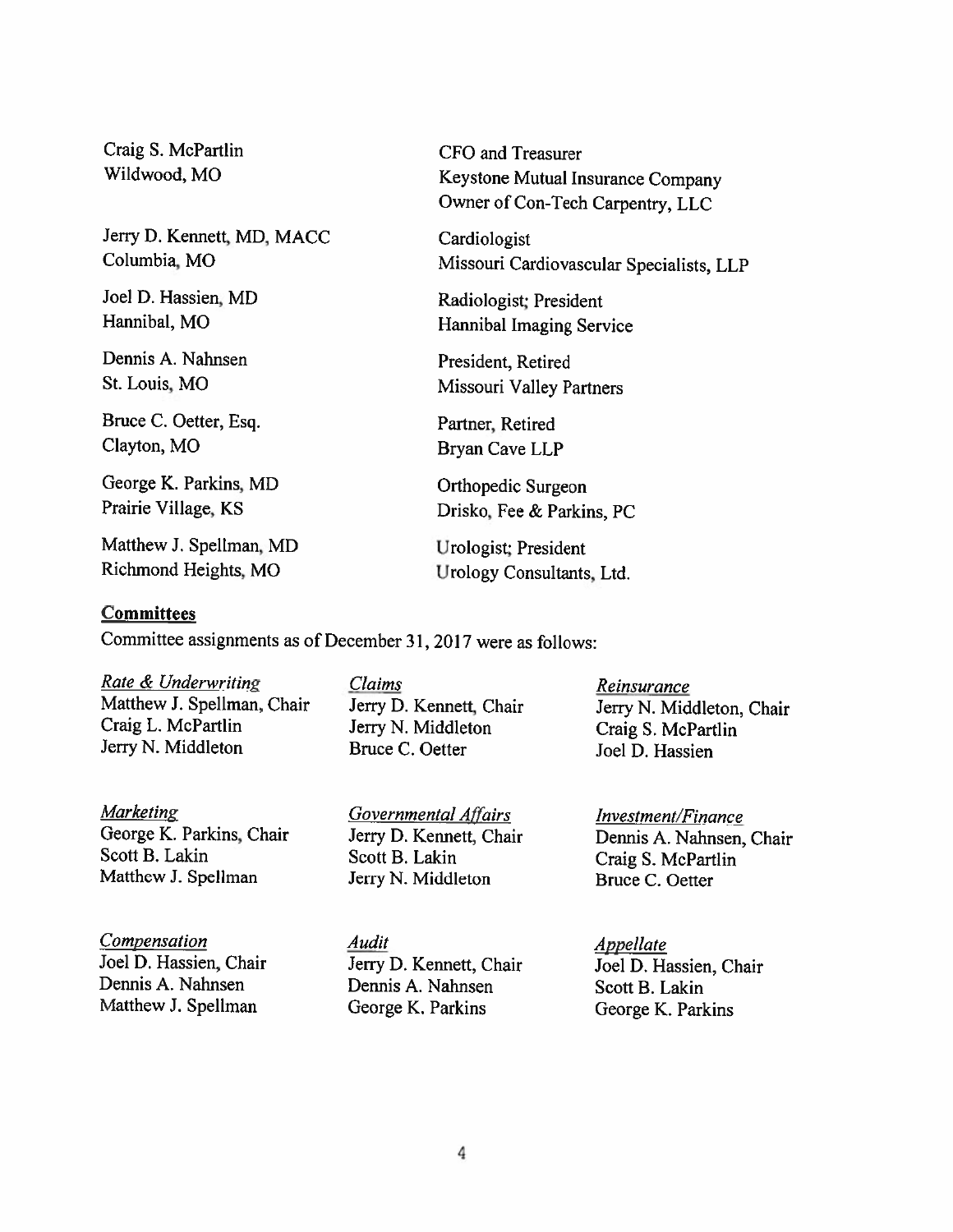Nominating Joel D. Hassien, Chair George K. Parkins Bruce C. Oetter

### **Officers**

The officers of the Company elected and serving as of December 31, <sup>2017</sup> were as follows:

Name Office James R. Bowlin. Esq. Chairman and CEO Jerry D. Kennett. MD, MACC President Scott B. Lakin Vice President Jerry N. Middleton, MD, FACOG Vice President Craig S. McPartlin Treasurer and CFO Matthew J. Spellman, MD Secretary

### Organizational Structure

Keystone is <sup>a</sup> stand-alone entity. owned by its membership. The Company has issued <sup>a</sup> series of surplus notes to Keystone Insurance Holding Company (KIHC) and has entered into <sup>a</sup> management agreement with KIHC for underwriting and general management. KIHC is owned by the Chairman and CEO of Keystone.

Keystone is party to an Agency Agreement with Cogeris Insurance Group, LLC (Cogeris). Cogeris is the non-exclusive agent marketing Keystone's medical professional liability business. Keystone's Chairman and CEO is <sup>a</sup> 51% majority owner of Cogeris.

The Company leases office space from McPartlin Realty, LLC. The owner of McPartlin Realty, LLC is Keystone's CEO.

### Intercompany Transactions

The Company is <sup>a</sup> party to the following agreements.

### Management Agreement

Parties: Keystone Mutual Insurance Company and Keystone Insurance Holding Company.

- Effective: January 1, 2010
- Services: Keystone Insurance Holding Company provides underwriting, claims and other corporate management services. In exchange for these services, the Company pays Keystone Insurance Holding Company as annual fee of 12% of its annual net premium written.

Rate(s): The Company incurred \$296,568 in management fees in <sup>2017</sup> per this agreement.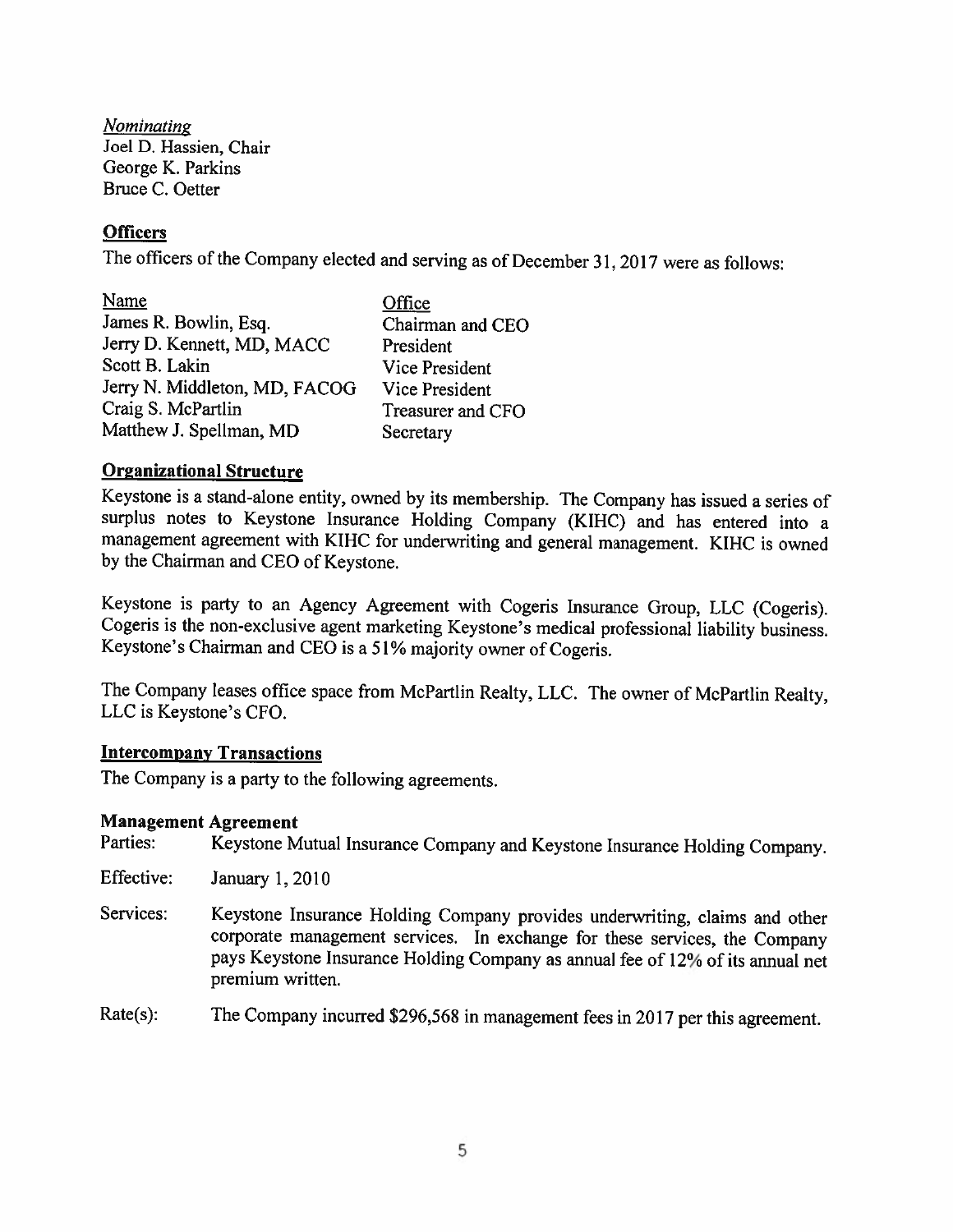### Lease Agreement

Parties: Keystone Mutual Insurance Company and McPartlin Realty, LLC.

Effective: January 1,2013

- Services: The Company leases office space at 366 West Fourth Street, St. Louis, MO. 63025. The lease is for <sup>a</sup> one year term at <sup>a</sup> monthly rent of \$1,065 Under the lease, McPartlin Realty, LLC is responsible for all utilities, repairs and maintenance, and property taxes associated with the building.
- Rate(s): The Company incurred \$12,780 in fees in <sup>2017</sup> per this agreement.

### Agency Agreement

- Parties: Keystone Mutual Insurance Company (Keystone) and Cogeris Insurance Group, LLC (Cogeris)
- Effective: January 1,2015
- Services: The Company engaged Cogeris to be the non-exclusive agent for Keystone. The contract runs for three years with an automatic renewal feature. Keystone pays Cogeris a 10% commission on all new and renewal premium generated by Cogeris.
- Rate(s): The Company incurred \$247,140 in fees in 2017 per this agreement.

### TERRITORY AND PLAN OF OPERATIONS

The Company is organized as an assessable mutual insurance company, licensed to write medical malpractice insurance under Chapter <sup>383</sup> RSMo, Keystone writes business in the state of Missouri only. Currently, Keystone insures doctors who practice in one of 12 select specialties that it has identified as being low-risk, based on past claims experience in the industry. Coverage is issued primarily on a claims-made basis with a coverage limit of \$1 million and \$3 million aggregate. Members can also purchase an extended reporting endorsement which provides coverage on an occurrence basis with the same coverage limits. Free tail coverage is also offered in the event of death, disability, or retirement.

### GROWTH OF COMPANY

The table below shows various indicators of the Company's growth over the past four years.

|                                      | 2014        | 2015      | 2016      | 2017      |
|--------------------------------------|-------------|-----------|-----------|-----------|
| Gross Written Premiums               | \$1,745,057 | 2,055,287 | 2.144.866 | 2,422,026 |
| <b>Total Admitted Assets</b>         | 1.918.483   | 2,092,498 | 2,439,351 | 3.317.947 |
| Other Underwriting Expenses Incurred | 1,144,262   | 1,137,203 | 1,200,979 | 1,135,936 |
| Total Capital and Surplus            | 76,632      | 100.265   | 327,904   | 488,937   |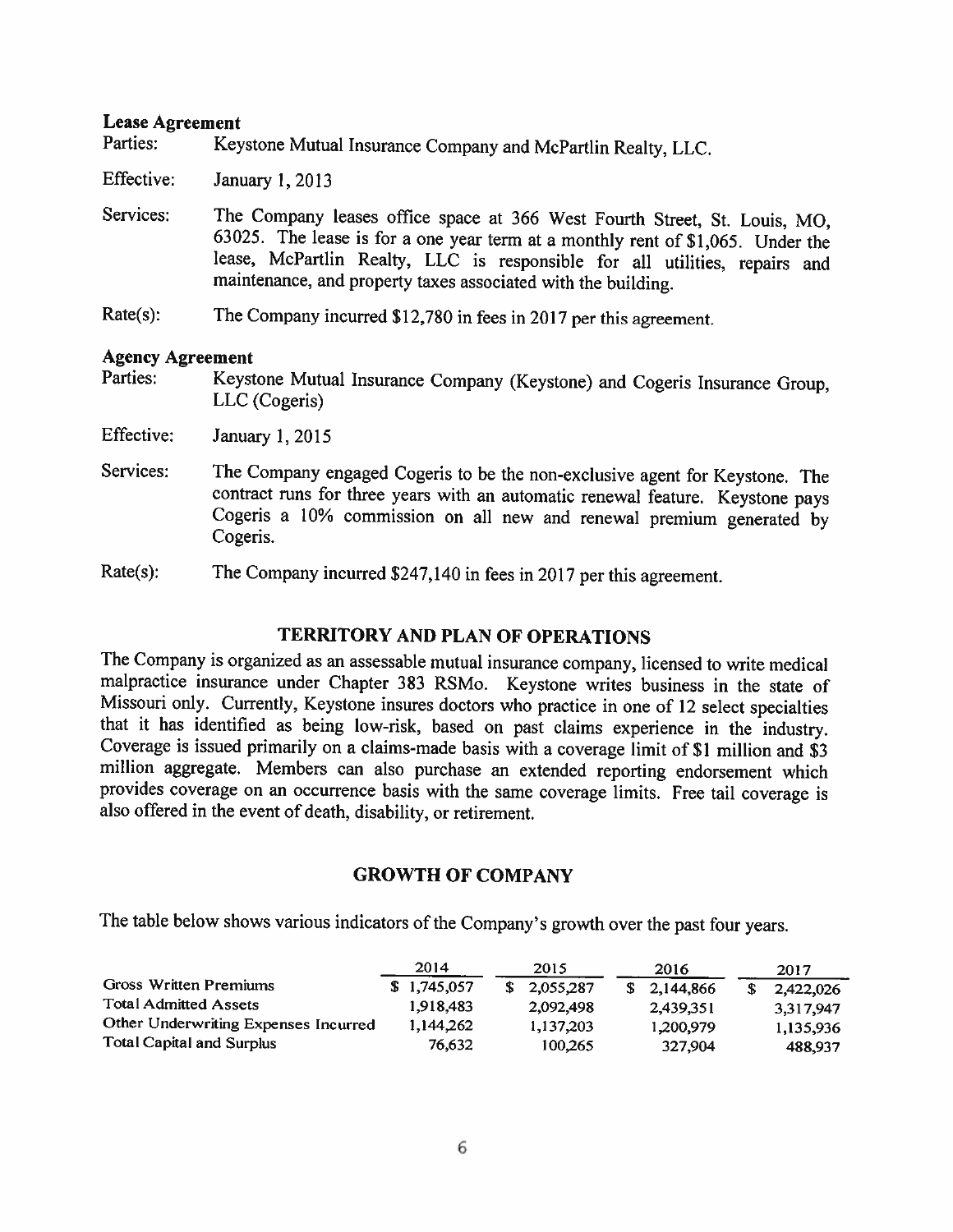The Company has experienced moderate, steady growth in written premiums and total assets.<br>Operating expenses have remained steady even as premium has grown. Capital and surplus Operating expenses have remained steady even as premium has grown. Capital and surplus increased by <sup>a</sup> total of \$332,332 during the examination period primarily due to initial and annual contributions required by policyholders.

### LOSS EXPERIENCE

The following exhibit illustrates Keystone's underwriting results for each of the last four years.

|                                   | 2014        | 2015        | 2016        | 2017        |
|-----------------------------------|-------------|-------------|-------------|-------------|
| Premiums Earned                   | \$1,448,658 | \$1,678,087 | \$1,717,806 | \$1,953,909 |
| Losses Incurred                   | 62,576      | 361,585     | 113,239     | 224,524     |
| Loss Adjustment Expenses Incurred | 419,635     | 276,943     | 209,460     | 701,308     |
| Net Underwriting Gain (Loss)      | (177, 815)  | (97, 644)   | 194,128     | (107, 859)  |
| Net Income                        | (93, 347)   | (31, 191)   | 175,721     | (72, 334)   |

Even though premium growth occurred each year, the Company experienced negative operating results during the period under examination, with only one year reporting <sup>a</sup> net income.

### REINSURANCE

### General

Premiums written during the current examination period were as follows:

| Premiums            | 2014           | 2015                         | 2016      | 2017      |
|---------------------|----------------|------------------------------|-----------|-----------|
| Direct              | 1,745,057      | 2,055,287                    | 2,144,866 | 2,422,026 |
| Assumed             | $\blacksquare$ | $\qquad \qquad \blacksquare$ |           |           |
| Ceded               | 140,646        | 269,210                      | 351,237   | 275,002   |
| Net Premium Written | 1,604,411      | ,786,077                     | 1,793,629 | 2,147,024 |

### Assumed

The Company does not assume any reinsurance,

### **Ceded**

Keystone has one reinsurance agreement, <sup>a</sup> Medical Professional Liability Excess of Loss Contract. The agreement has been in effect since the Company began operations in 2008. The most recent renewal covers the period July 1, <sup>2015</sup> through July 1, 2018. The reinsurance intermediary, Guy Carpenter, manages the program and the participating reinsurers are Hannover Ruck AG (25%), XL Catlin Bermuda (35%) and various Lloyd's Syndicates (40%).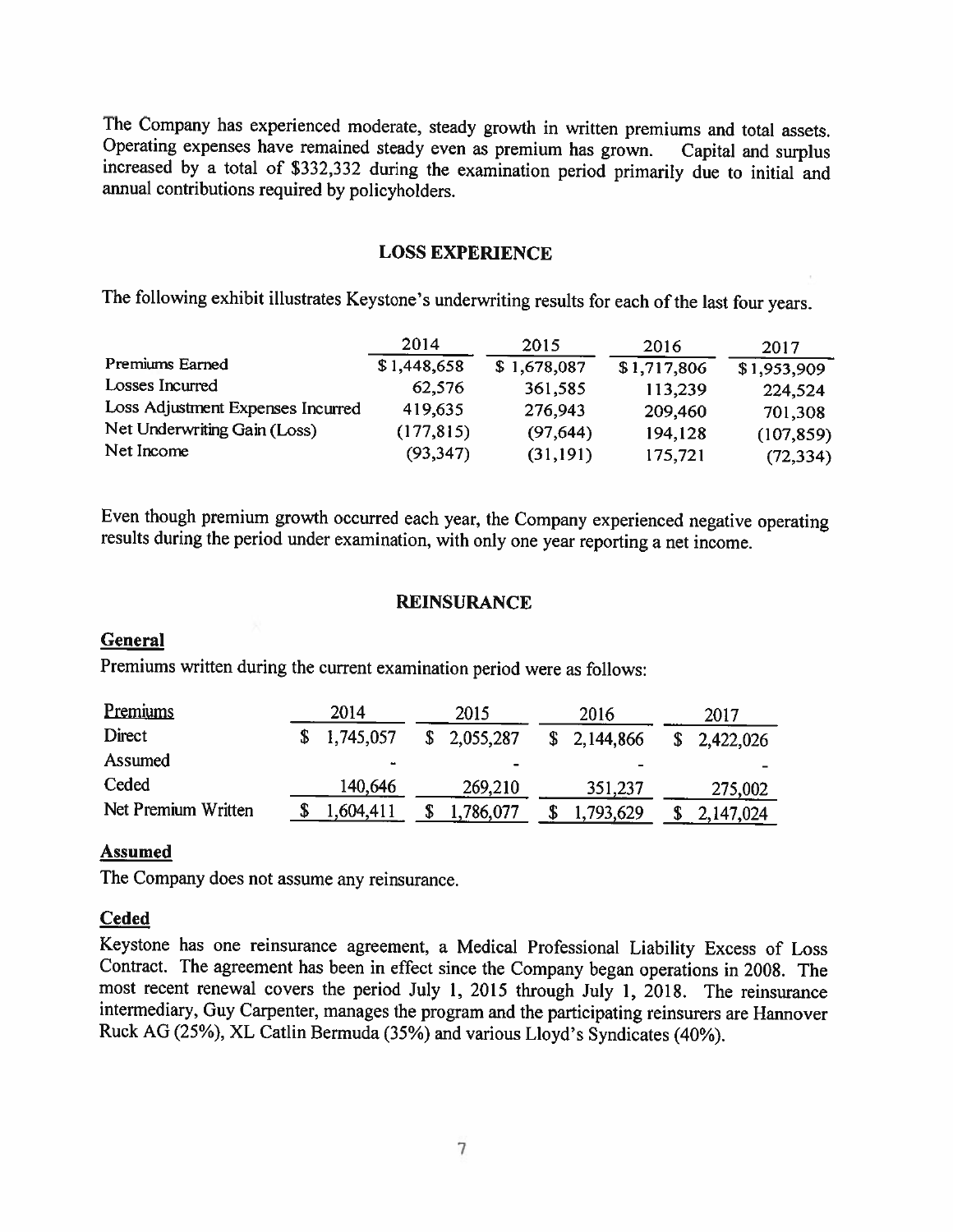The Company's retention limit under the agreement is \$200,000 per claim or \$600,000 per event. The reinsurer covers \$1 million per claim or \$600,000 per event. The reinsurers' maximum liability is equa<sup>l</sup> to 400% of the ceded reinsurance premium for the current underwriting year.

The agreement requires Keystone to pay an annual deposit premium of \$405,000 in four equa<sup>l</sup> installments. Keystone also pays <sup>a</sup> provisional premium of 20% of its net written premium for the underwriting year. The deposit premium is then adjusted to the provisional premium amount within <sup>60</sup> days after the end of the underwriting year.

The agreement also has <sup>a</sup> "swing-rate" premium adjustment feature under which <sup>a</sup> final adjusted premium is calculated based on several factors, including the reinsurers' loss experience and the Company's net earned premiums for the underwriting year.

The Company is contingently liable for all reinsurance losses ceded to others. This contingent liability would become an actual liability in the event that any assuming reinsurer should fail to perform its obligations under its reinsurance agreement with the Company.

### ACCOUNTS AND RECORDS

### General

The Company uses Sage accounting software and various Microsoft Excel spreadsheets to maintain its general ledger. The Company also uses Microsoft Excel for underwriting, policy administration, premiums, and claims management functions. Annual and quarterly financial data are compiled by the external accounting firm of Mountjoy Chilton Medley LLP, and used to prepare the statutory financial statements.

### Independent Auditor

The Company's financial statements are audited annually by the accounting firm of Brown Smith Wallace. LLC. The workpapers and reports of the <sup>2017</sup> independent audit were reviewed for this examination. These workpapers and reports were used in the course of this examination as deemed appropriate.

### Independent Actuaries

Reserves and related actuarial items reported in the financial statements were reviewed and certified by Ronald T. Kuehn, FCAS, MAAA. of Huggins Actuarial Services, Inc.

Consulting actuary, Kristine M. Fitzgerald. ACAS. MAAA, FCA of Actuarial & Technical Solutions. Inc. was retained by the Department to review the adequacy of the Company's reserves and other related liabilities. Actuarial  $\&$  Technical Solutions, Inc. found the methods, assumptions and results presented by the appointed actuary to be reasonable and concluded the Company's total carried loss and LAE reserves appear to be sufficient to fund future loss and LAE payments.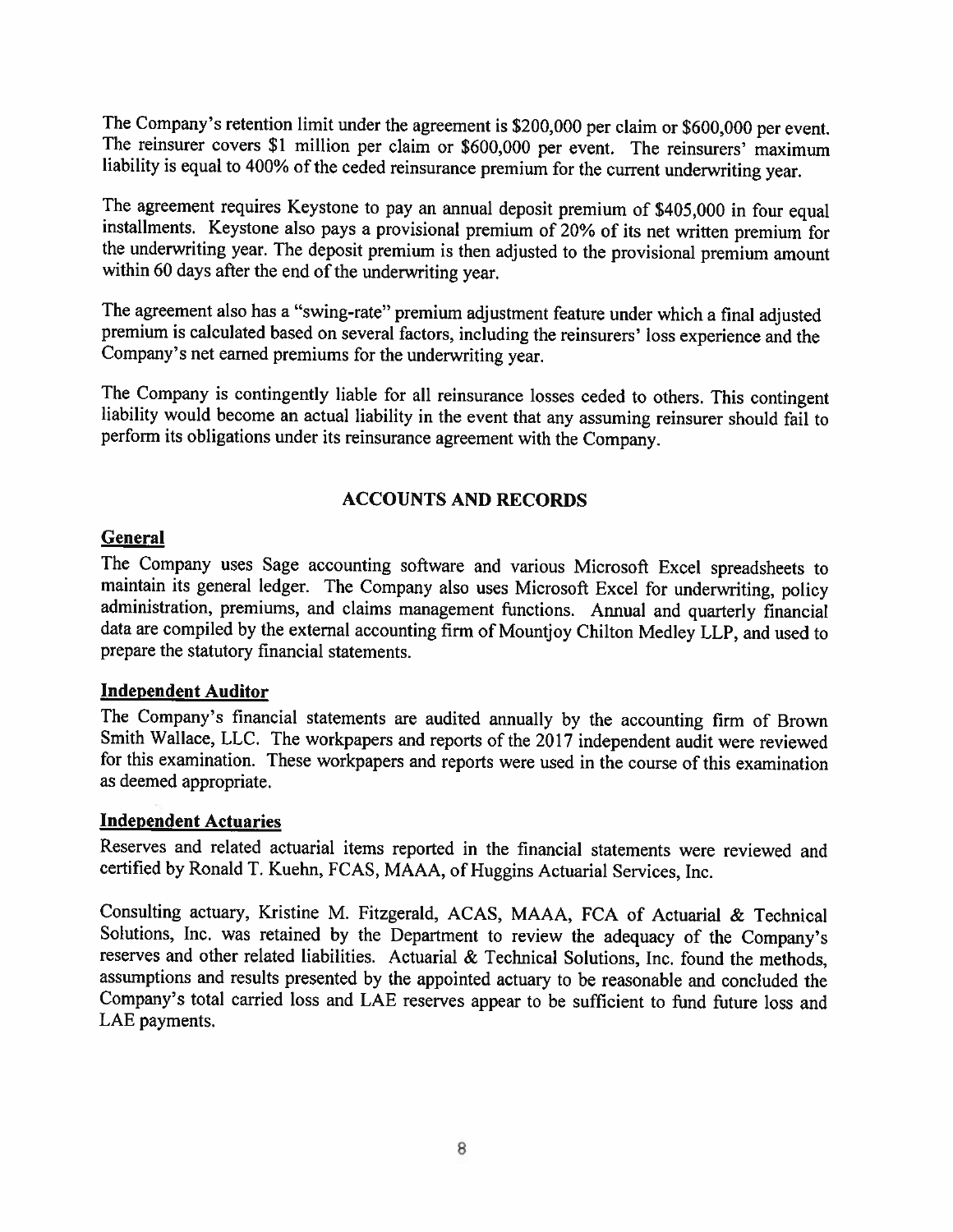### FINANCIAL STATEMENTS

The following financial statements, with supporting exhibits, present the financial condition of the Company as of December 31, 2017, and the results of operations for the year then ended. Any examination adjustments to the amounts reported in the financial statements and/or comments regarding such are made in the "Comments on Financial Statements' section, which follow the financial statements.

There may have been additional differences found in the course of this examination that are not shown in the "Comments on Financial Statements." These differences were determined to be immaterial in relation to the financial statements and therefore were only communicated to the Company and noted in the workpapers for each individual annual statement item.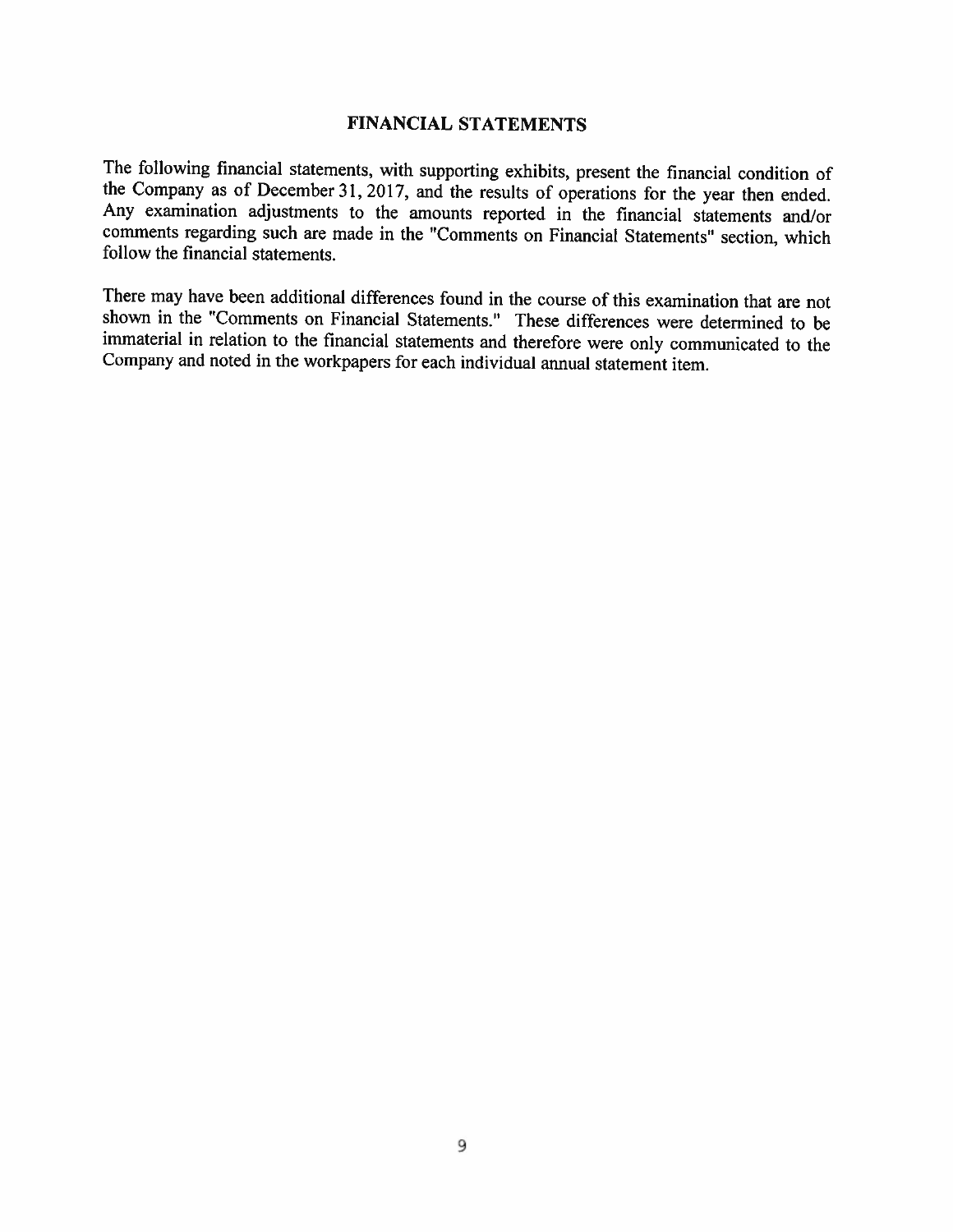# Assets

|                                                    |    |           | Non-        |    |              |
|----------------------------------------------------|----|-----------|-------------|----|--------------|
|                                                    |    |           | Admitted    |    | Net Admitted |
|                                                    |    | Assets    | Assets      |    | Assets       |
| <b>Bonds</b>                                       | S  | 598,448   |             | \$ | 598,448      |
| Common stocks                                      |    | 407,633   |             |    | 407,633      |
| Cash, cash equivalents, and short-term investments |    | 1,108,648 |             |    | 1,108,648    |
| Investment income due and accrued                  |    | 675       |             |    | 675          |
| Uncollected premiums                               |    | 394,248   |             |    | 394,248      |
| Deferred premiums                                  |    | 334,467   |             |    | 334,467      |
| Other amounts receivable on reinsurance            |    | 263,795   |             |    | 263,795      |
| Current federal income tax recoverable             |    | 43,712    |             |    | 43,712       |
| Net deferred tax asset                             |    | 86,468    | 11,647      |    | 74,821       |
| Prepaid expenses                                   |    | 7,864     | 7,864       |    |              |
| Legal settlement receivable                        |    | 91,500    |             |    | 91,500       |
| <b>TOTAL ASSETS</b>                                | \$ | 3,337,458 | 19,511<br>S | S  | 3,317,947    |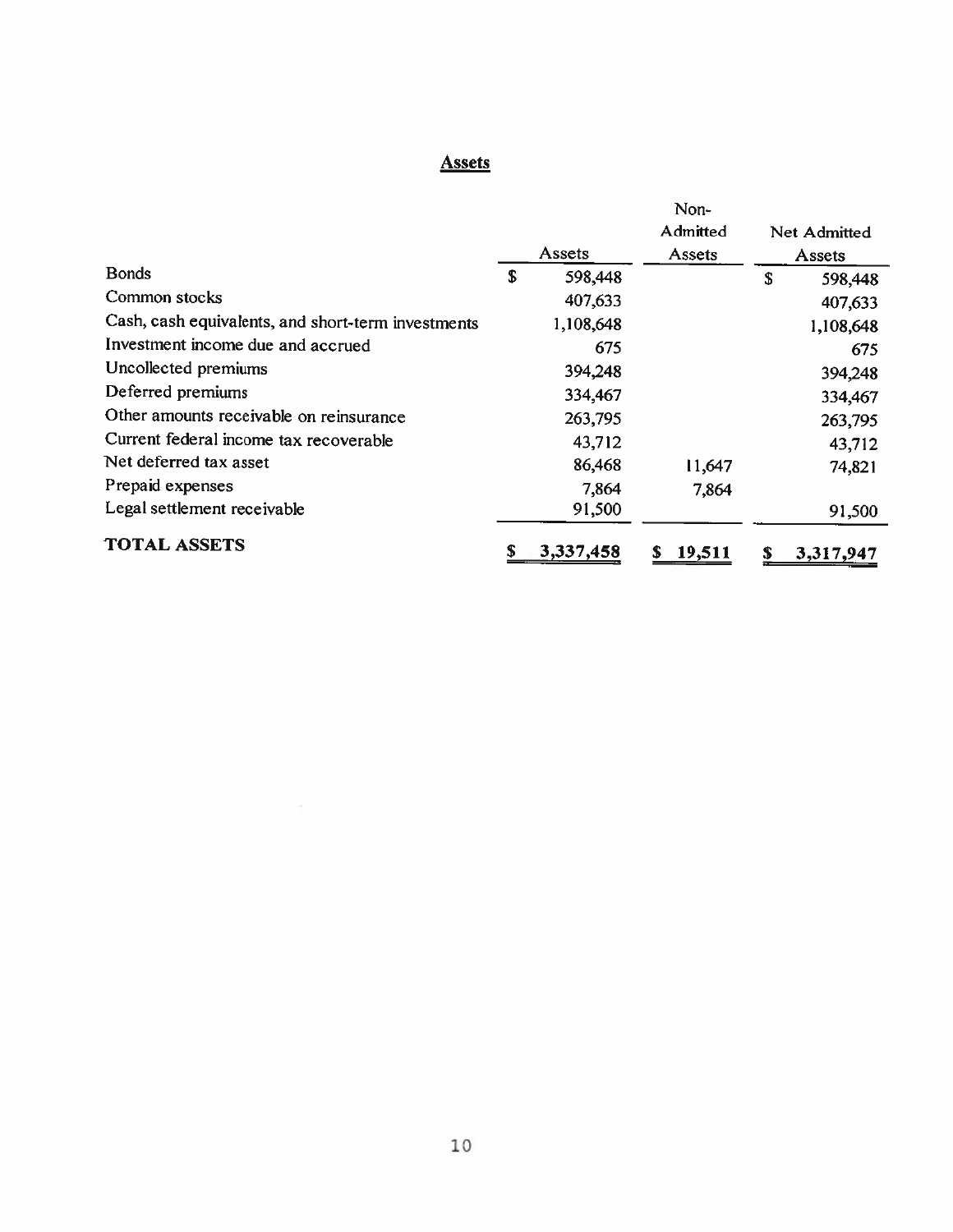# Liabilities, Surplus and Other Funds

| Losses                                                    | \$ | 352,524   |
|-----------------------------------------------------------|----|-----------|
| Loss adjustment expenses                                  |    | 754,523   |
| Other expenses                                            |    | 414,898   |
| Taxes, licenses and fees                                  |    | 6,886     |
| Unearned premiums                                         |    | 1,082,376 |
| Advance premium                                           |    | 178,717   |
| Ceded reinsurance premiums payable                        |    | 39,086    |
| <b>TOTAL LIABILITIES</b>                                  | S  | 2,829,010 |
| Aggregate Write-Ins for Other Than Special Surplus Funds: |    |           |
| Legacy plan                                               | \$ | 61,249    |
| Contributed surplus                                       |    | 370,096   |
| Surplus notes                                             |    | 1,050,350 |
| Unassigned funds (surplus)                                |    | (992,758) |
| <b>SURPLUS AS REGARDS POLICYHOLDERS</b>                   | \$ | 488,937   |
| <b>TOTAL LIABILITIES AND SURPLUS</b>                      | S  | 3,317,947 |

 $\tilde{\mathbf{x}}$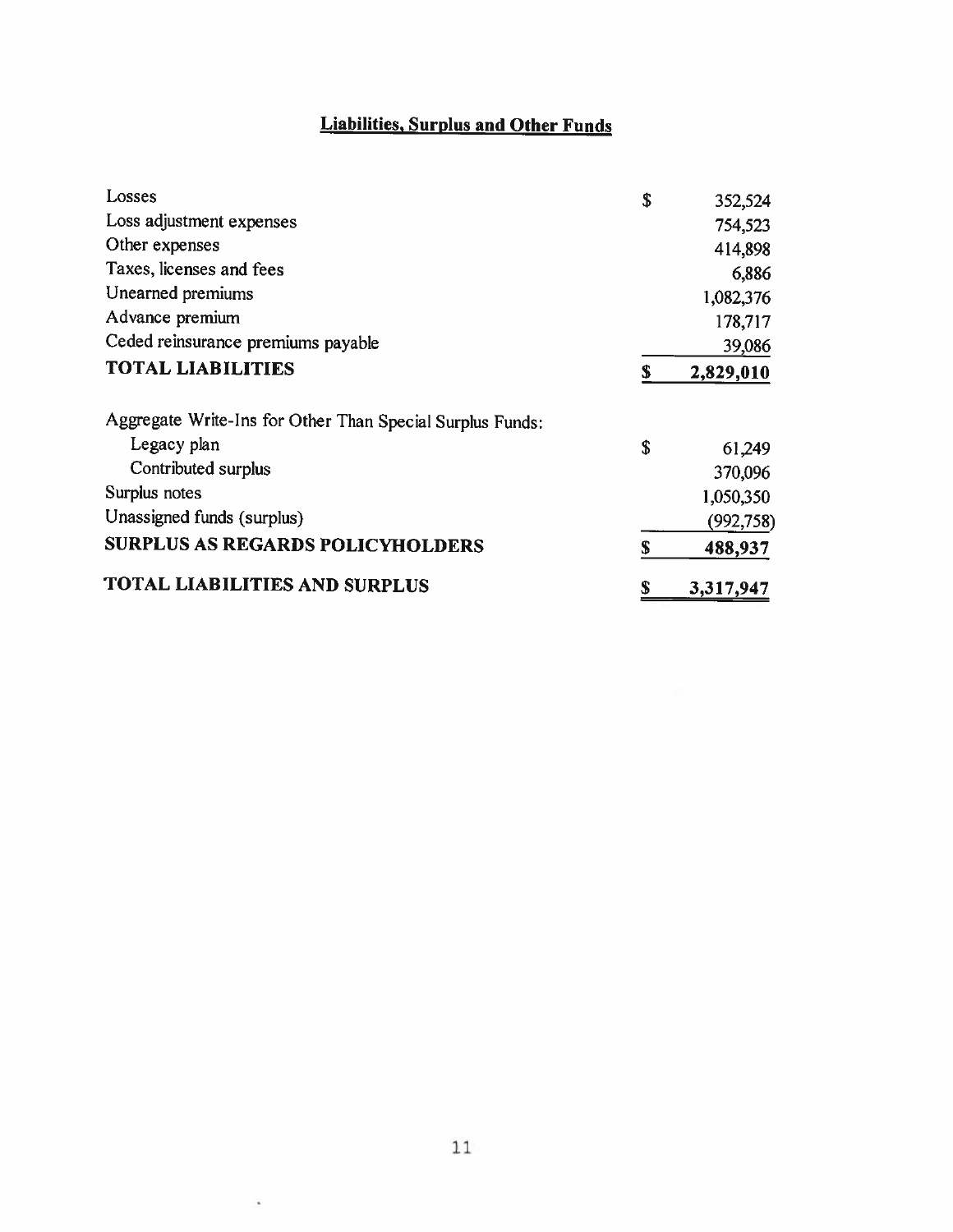# **Statement of Income**

## Underwriting Income:

| Premiums earned                                      |    |           | \$ | 1,953,909  |
|------------------------------------------------------|----|-----------|----|------------|
| Deductions:                                          |    |           |    |            |
| Losses incurred                                      | \$ | 224,524   |    |            |
| Loss expenses incurred                               |    | 701,308   |    |            |
| Other underwriting expenses incurred                 |    | 1,135,936 |    |            |
| Total underwriting deductions                        |    |           |    | 2,061,768  |
| <b>Net Underwriting Gain (Loss)</b>                  |    |           | S  | (107, 859) |
| <b>Investment Income:</b>                            |    |           |    |            |
| Net investment income earned                         | \$ | 14,191    |    |            |
| Net realized capital gains                           |    |           |    |            |
| <b>Net Investment Gain (Loss)</b>                    |    |           | S  | 14,191     |
| <b>Other Income:</b>                                 |    |           |    |            |
| Net loss from agents or premium balances charged off | \$ |           |    |            |
| Finance and service charges                          | S  | 64,034    |    |            |
| Miscellaneous income                                 |    |           |    |            |
| <b>Total Other Income</b>                            |    |           | S  | 64,034     |
| Net income before dividends and federal income taxes |    |           | \$ | (29, 634)  |
| Dividends to policyholders                           |    |           |    |            |
| Federal income taxes incurred                        |    |           |    | 42,700     |
| <b>Net income</b>                                    |    |           | \$ | (72, 334)  |
|                                                      |    |           |    |            |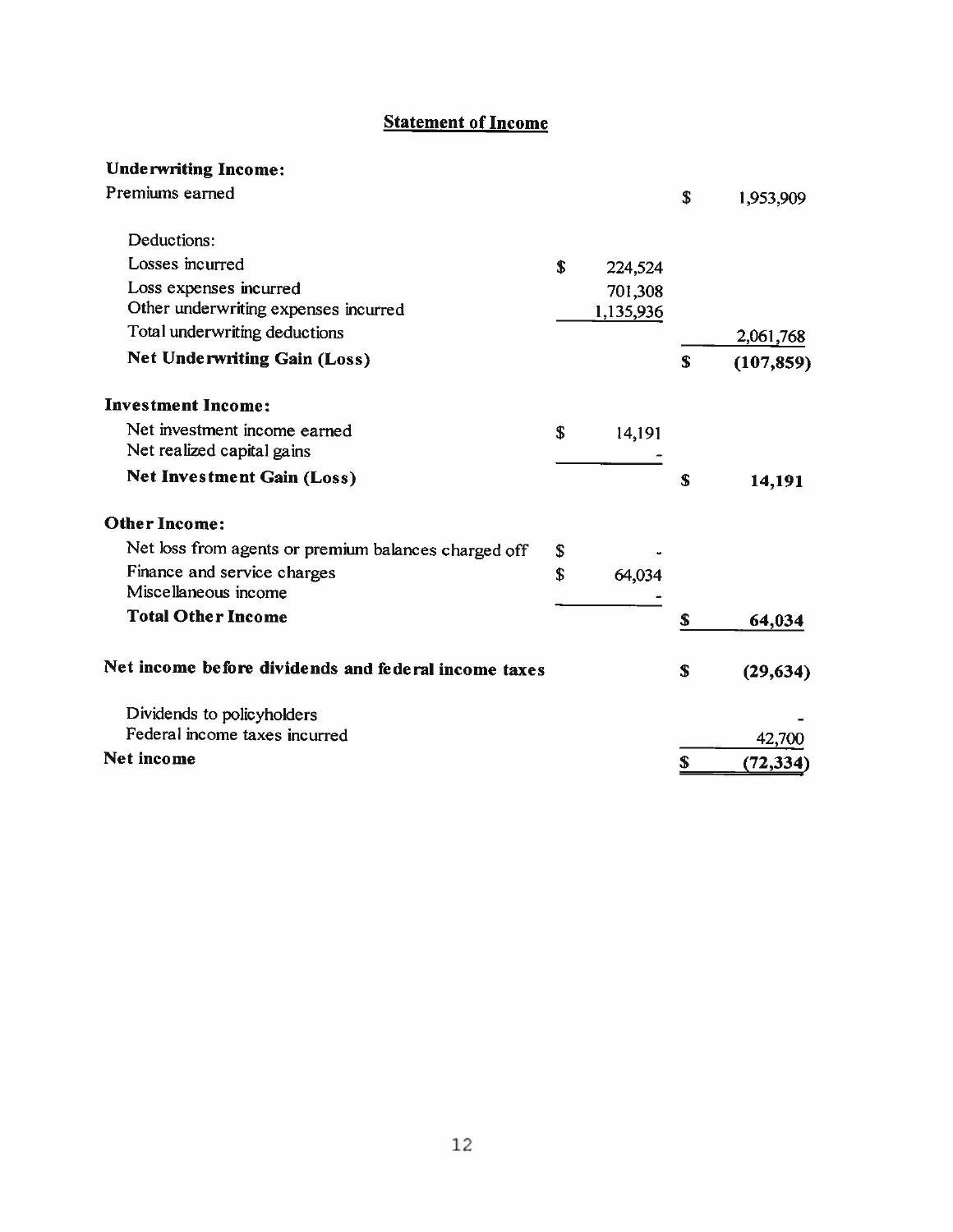# Reconciliation of Capital and Surplus

# As of December 31, 2017

| Surplus as regards policyholders; December 31 prior year   | S  | 327,904   |
|------------------------------------------------------------|----|-----------|
| Net income                                                 |    | (72, 334) |
| Change in net unrealized capital gains or (losses)         |    | (2,666)   |
| Change in net deferred income tax                          |    | 3,138     |
| Change in nonadmitted assets                               |    | 74,392    |
| Change in surplus notes                                    |    | 49,000    |
| Surplus adjustments:                                       |    |           |
| Accrued interest on surplus notes                          |    | (49,000)  |
| Contributed surplus                                        |    | 61,195    |
| 2016 Audit adj: Unrecorded settlement receivable           |    | 151,500   |
| 2016 Audit adj: Unrecorded federal tax payable             |    | (51, 510) |
| 2016 Audit adj: Deferred tax asset - nonadmitted           |    | 83,330    |
| Reclass deferred tax assets                                |    | (83,330)  |
| Tax effect of restatement                                  |    | (2,681)   |
| Change in surplus as regards policyholders for the year    | \$ | 161,034   |
| Surplus as regards policyholders; December 31 current year | S  | 488,938   |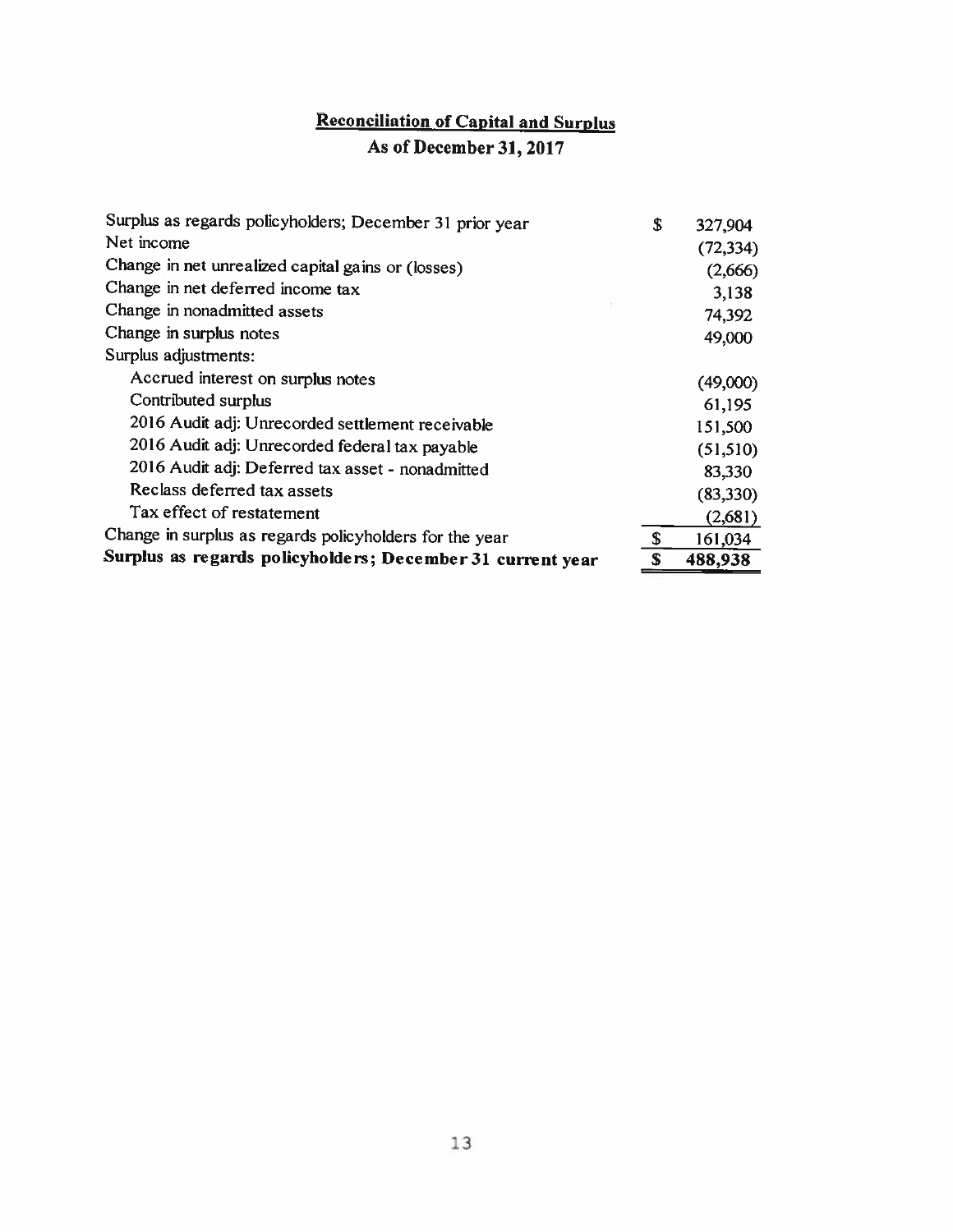# ANALYSIS OF EXAMINATION CHANGES

No adjustments or reclassifications were made as <sup>a</sup> result of the examination.

# COMMENTS ON FINANCIAL STATEMENTS

There are no comments on the financial statements.

## SUMMARY OF RECOMMENDATIONS

There are no recommendations.